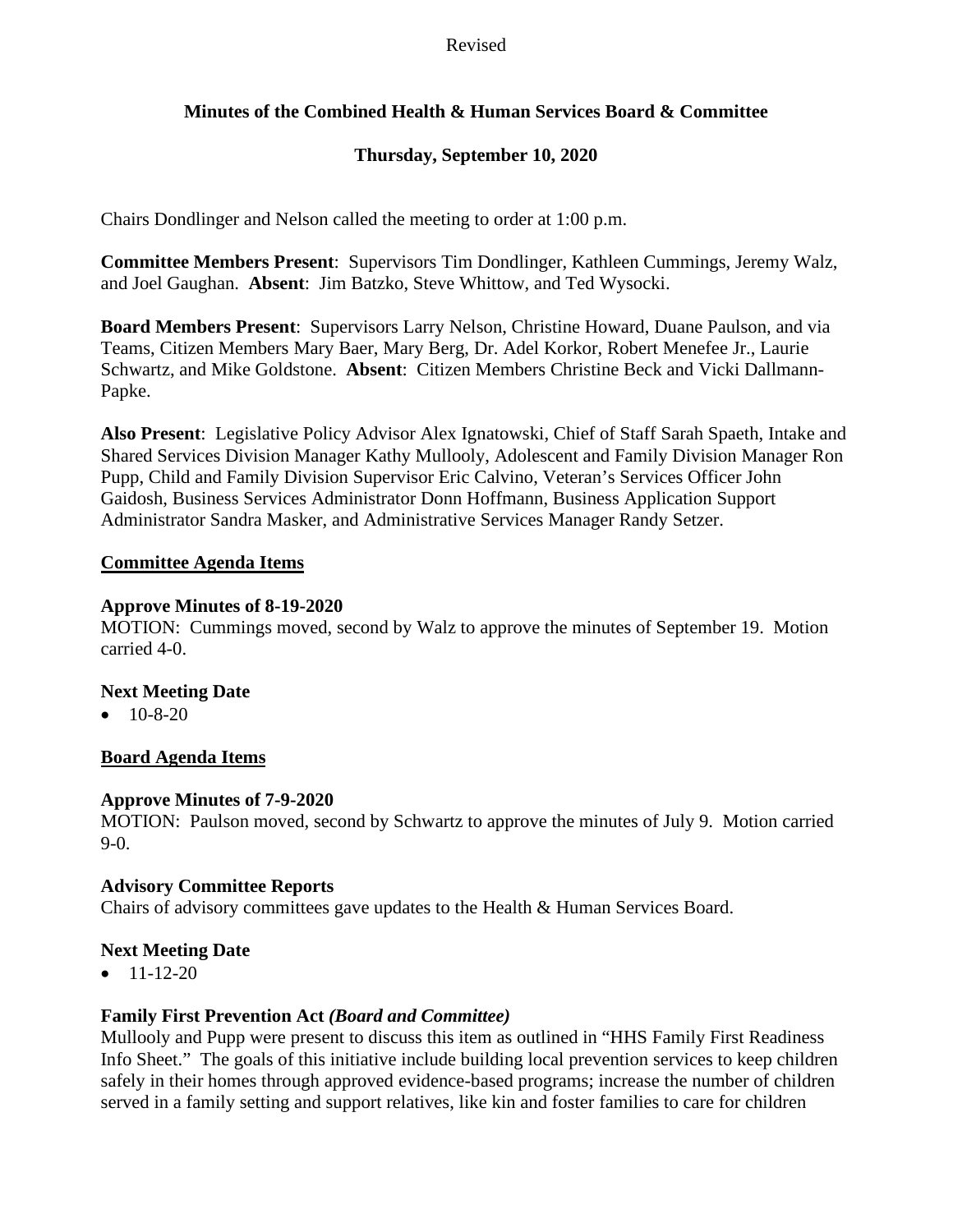including children with complex needs; and reduce congregate care to clinical stays and create a new congregate care setting to provide time-limited, high quality clinical care.

# **Veterans' Report** *(Committee)*

Gaidosh discussed the 2019 Annual Report of the Veterans Services Division as outlined. The total number of veterans in Waukesha County as of September 30, 2019, per VA figures was 20,600. This does not include the number of dependents of veterans which, when added with the veteran population, can easily triple this figure. Per Wisconsin Department of Veterans Affairs data, the veteran population in Waukesha County is 93% male and 7% female. Only 38% are in the working ages of 18 to 64 years old. In 2019, there were 8,522 phone calls (a 28% increase), 8,093 e-mails, and 3,218 client visits to the office. Fifty-nine appearances on behalf of veterans were made. The Milwaukee Vet Center had 881 client contacts in our office. The division started a partnership with the Wisconsin Department of Workforce Development to bring a Disabled Veteran Outreach Program specialist in once a week to assist disabled veterans with finding the right jobs. The Guitars for Vets program graduated eight veterans, maintaining a 100% completion rate. Benefits in 2019 reported by state and federal agencies totaled \$302,930,079 which include home loans, medical expenditures, compensation and pension, education benefits, and insurance and indemnities.

MOTION: Walz moved, second by Gaughan to accept the 2019 Annual Report of the Veterans Services Division. Motion carried 4-0.

**Review and Approve Revised HHS Board Advisory Committees' Bylaws** *(Board)*

Nelson reviewed the revised bylaws for the advisory committees as outlined.

MOTION: Howard moved, second by Korkor to approve the revisions to the Mental Health Advisory Committee bylaws as presented. Motion carried 9-0.

MOTION: Schwartz moved, second by Baer to approve the revisions to the Substance Use Advisory Committee bylaws as presented. Motion carried 9-0.

MOTION: Menefee moved, second by Schwarz to approve the revisions to the Child & Family Service Advisory Committee bylaws as presented. Motion carried 9-0.

MOTION: Howard moved, second by Goldstone to approve the revisions to the Public Health Advisory Committee bylaws as presented. Motion carried 9-0.

**Capital Project #202014: HHS Electronic Medical Record Module Improvements** *(Committee)* Hoffmann and Masker were present to discuss this capital project as outlined in the 2021-2025 Capital Projects plan. No major concerns were voiced.

MOTION: Gaughan moved, second by Walz to recommend approval of Capital Project #202014 to the Executive Committee. Motion carried 4-0.

**Ordinance 175-O-045: Modify the Department of Health and Human Services 2020 Budget to Accept the CARES COVID-19 Test Coordination Grant Funding and Appropriate Additional Expenditures** *(Committee)*